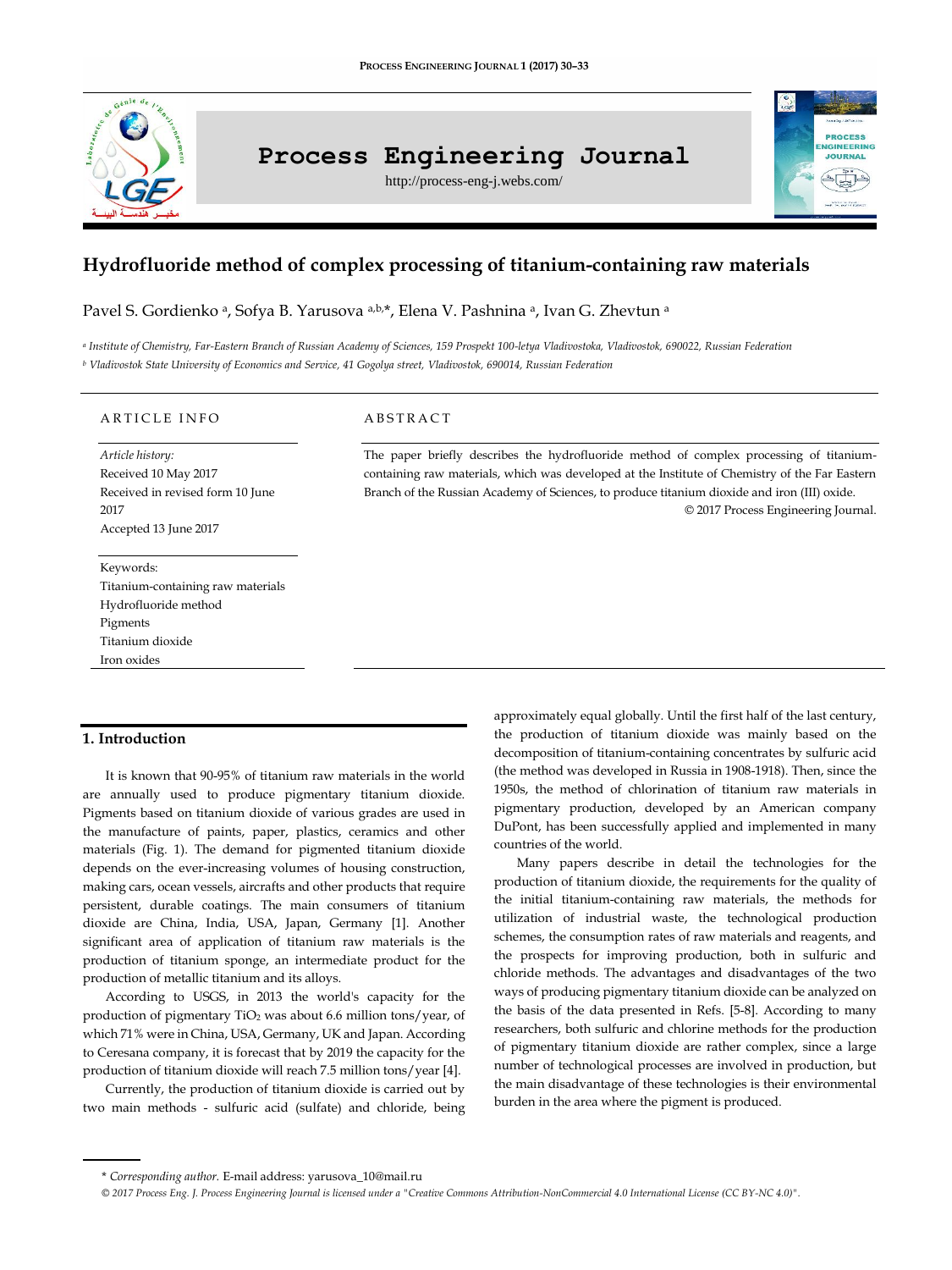The development and introduction of alternative technologies for the production of pigmentary grade titanium dioxide from titanium-containing raw materials is still topical and timely.

One of the promising developments in this direction is research on the development of the physicochemical basis of fluoride technology. The first works on this topic date back to the early 1930s [9, 10].

### **2. Achieved results**

To date, the information available in the scientific literature on the fluoride methods of processing titanium-containing raw materials makes it possible to single out two main directions. The first direction, based on the ability of fluoride compounds of titanium to sublimate under heating in vacuum or in gas media (free of water vapor), includes the steps of fluorination of titanium raw materials, separation of the main components of titanium and iron, followed by pyrohydrolysis of the iron-containing residue at a temperature of 300-600°С, obtaining iron oxide, pyrohydrolysis of the obtained titanium salts at temperatures up to 900°C. The second direction, which includes the fluoridation stages of the raw materials to produce fluorocomplexes of titanium and iron and the separation of the latter, is based on their different solubility in aqueous solutions followed by pyrohydrolysis of separately fluorine complexes of iron at temperatures up to 600°C and titanium fluorocomplexes at temperatures up to 900°C [11- 13].

The second, hydrofluoride method developed at the Institute of Chemistry of the Far Eastern Branch of the Russian Academy of Sciences can be easily adapted to any kind of titanium-containing raw materials, including radioactive minerals such as monazite, and allows obtaining with certain purity both titanium dioxide and iron oxides, concentrates of unreacted minerals, while the opening reagent (fluoride/ammonium hydrofluoride) is returned to the process cycle.

In the developed hydrofluoride method, the principal block diagram of which is shown in Fig. 2 [14], the process of fluorination of the raw materials occurs at sufficiently low temperatures (not higher than 140°C) and, depending on the composition of the raw materials, it makes it possible to control the temperature and the time of fluorination, which makes it possible to isolate in some subsequent stages some refractory minerals [15-21].



**Fig. 1 - Structure of global titanium dioxide consumption [2, 3].**

The maximum separation of fluorine-ammonium salts of titanium and iron occurs in solution due to the different solubility of complex salts in the aqueous solution against a background of a certain concentration of ammonium fluoride. The data on purification of fluorine-ammonium salts of titanium from chromophore trace impurities, primarily iron, are presented in Refs. [21, 22], namely by introducing into the solution hydrogen peroxide or by partial hydrolysis of a fluorine-ammonium solution at pH 7. The purified solution of the titanium salt is hydrolyzed, followed by stepwise pyrohydrolysis of the obtained hydrolysis product at a temperature of up to 850-900°C. The fluorine-ammonium salts of iron, if necessary, can be further purified from magnesium and calcium fluorides. Purification of fluorine-ammonium iron salts is carried out by dissolving them in a 20% solution of hydrofluoric acid, followed by separation of the residual fluorides of magnesium and calcium. A purified ammonium hexafluoroferrate salt is obtained from the fluoride solution by salting out the ammonia solution, which undergoes pyrohydrolysis to a temperature of 600°C. The resulting ammonia, water and hydrogen fluoride are utilized in scrubbers and subsequently, after evaporation, the resulting fluorine-ammonium salt is returned to the decomposition stage of the primary materials. It should also be noted that the use of fluorine-ammonium salts significantly reduces the hazard of work. The resulting oxides, especially titanium dioxide, depending on their purpose, can be surface treated with inorganic and organic compounds according to known technological schemes by various chemical compounds [6], or new compositions for the production of pigments with desired properties can be proposed. Advantages of the hydrofluoride method of processing titanium-containing raw materials seem to be undeniable, but it is necessary to create the appropriate process equipment and to ensure environmental safety of the entire technological cycle.

The hydrofluoride method [14-19, 23] was tested in laboratory conditions on many samples of ilmenite concentrates from various deposits in the Russian Federation, Ukraine, New Zealand, China, as well as perovskite concentrate [24]. It has been established that samples of ilmenite concentrates from various deposits having different elemental composition along impurity elements can be efficiently processed by the hydrofluoride method to produce pigments. It was shown in Refs. [25-28] that titanium dioxide obtained by hydrofluoride technology is superior to the known analogues of titanium dioxide obtained by other methods in its resistance to the action of ultraviolet radiation. But there are still many unresolved issues related to the behavior of the fluoride salts of the chemical elements present in the ilmenite concentrate in the form of microimpurities that pass into the solution together with titanium compounds. The study of such systems provides for obtaining data on the mutual influence of salt concentration, temperature, pressure, and other external factors on their solubility. The isolation of the necessary purity of a given salt from aqueous multicomponent salt solutions is of scientific and practical interest, and studies in this direction are topical.

The economic efficiency of the developed hydrofluoride method for the production of titanium dioxide is expedient to compare with the cost of producing  $1000$  tons of  $TiO<sub>2</sub>$  by the chlorine and fluoride methods, but unfortunately there are no approved technological equipment, experimental production data for the hydrofluoride technology, therefore, it is possible to compare only the above main technological operations, and they are all in favor of the fluoride method. In the fluoride method, there is one high-temperature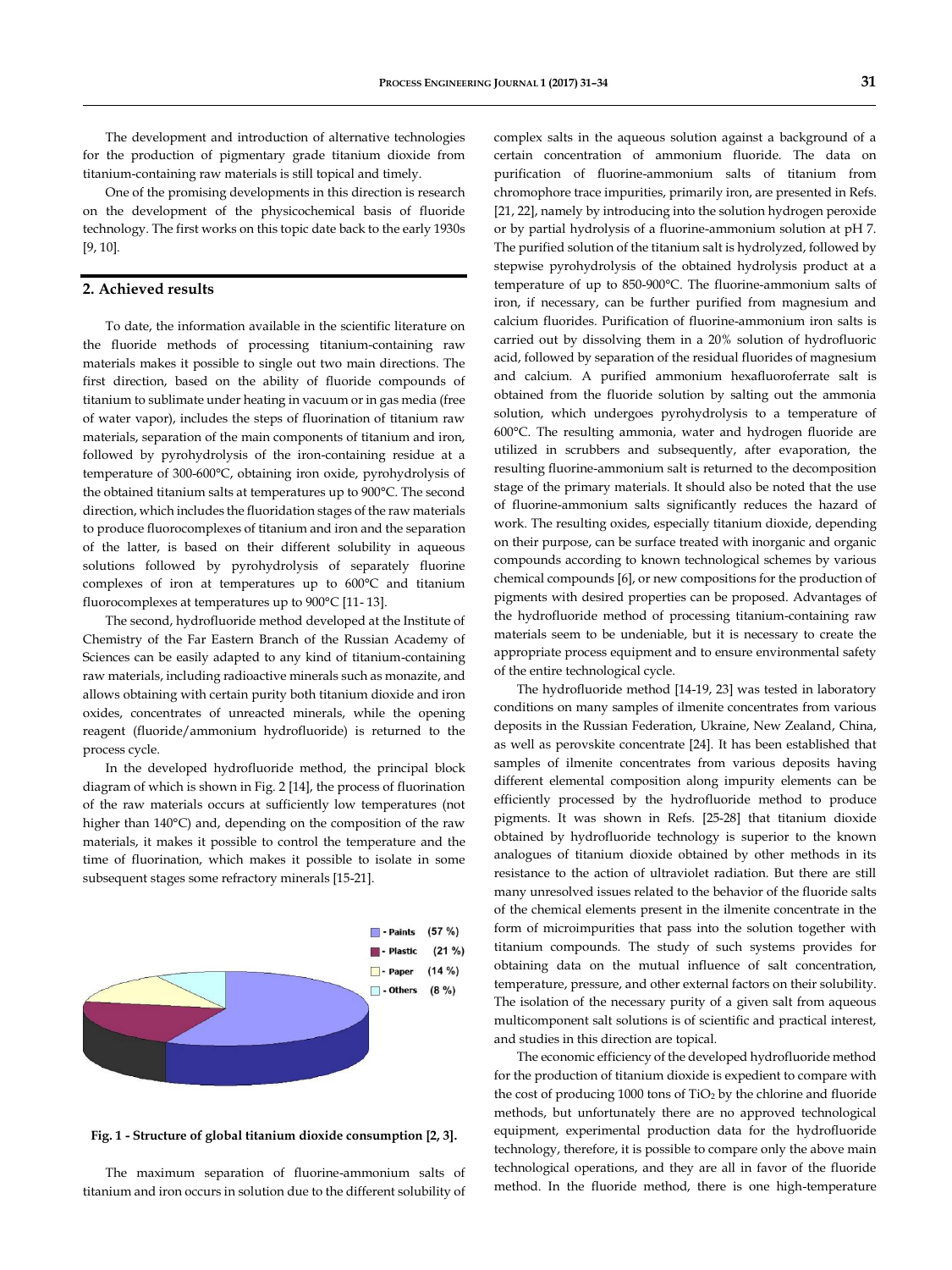

Precipitate

MgE<sub>2</sub>, CaE<sub>2</sub> fluorine-ammonium iron solts<br>
(NH<sub>4</sub>)<sub>3</sub>FeF<sub>6</sub>, NH<sub>4</sub>FeF<sub>3</sub>

Pyrohydrolysis

Finished product  $(Fe<sub>2</sub>O<sub>3</sub> + impurities)$ 

operation pyrohydrolysis of salts or hydrated products; in the chlorine method, there are three. In addition, the process of grinding the final product obtained by the chlorine method is very laborious.

 $\text{NH}_4\text{F}$ 

Primery filtering Reserve tank

 $NH<sub>2</sub>$ 

NH<sub>3</sub>

Zn, Al, Zr and others

NH<sub>4</sub>F

Secondary filtering

Filtrate  $\rm (NH_4)_2\rm TiF_6$ 

Hydrolysis  $(NH<sub>4</sub>)<sub>2</sub>TiF<sub>6</sub>$ 

Filtering

Pyrohidrolysis

Finished product  $(TiO<sub>n</sub>)$ 

### **Fig. 2 - Scheme of technological operations in the hydrofluoride process for the production of titanium dioxide and iron oxides.**

To obtain  $1,000$  kg of TiO<sub>2</sub> for all analyzed technological schemes, approximately 2,000 kg of ilmenite is needed. The costs of additional materials and energy costs for the sulfuric acid method are presented in the literature in detail. The energy costs for chlorine production depend on the stage from which they are formed: from the processing of ilmenite or from the processing of TiCl4. If a slag highly enriched in TiO<sub>2</sub> (at least 80%) from is prepared ilmenite for subsequent chlorination, this operation alone will require up to 3,000-5,000 kW/h for processing one ton of the primary materials.

The energy costs for the main operations for the proposed hydrofluoride processing scheme are approximately 5,000 kW/h, and at the same time,  $\sim$  500 kg TiO<sub>2</sub> and  $\sim$  500 kg Fe<sub>2</sub>O<sub>3</sub> are obtained.

### **3. Conclusion**

The Institute of Chemistry of the Far East Branch of the Russian Academy of Sciences developed the physicochemical basis and the technological scheme for an ecologically acceptable, non-waste hydrofluoride method for processing ilmenite concentrates to produce pigments based on titanium dioxide and iron oxides, and return of opening reagents (fluorine-ammonium salts) in the technological cycle; all at minimal water consumption. An approximate calculation of the cost of one ton of pigmentary TiO2, obtained by the proposed technology, is no more than half of its world average. The establishment of pigment production on the basis of hydrofluoride technology enables to cover not only Russia's

domestic needs, but also to offer pigment for export, since by its parameters, first of all, by its resistance to ultraviolet radiation, it will surpass the best world analogs. To carry out chemical and technological research and develop a feasibility study of industrial technology for the hydrofluoride process of a complex non-waste technology for the production of pigments from titanium-containing raw materials, in the stead of existing ones, it is necessary to create a pilot technological line with non-standard equipment. Materials for their manufacturing have been selected, and their behavior in fluoride media has been studied.

#### **REFERENCES**

- [1] Obzor rynka titanovogo syr'ya v SNG, Issledovatel'skaya gruppa «Infomayn», Moskva, 2013. (Russian)
- [2] Mirovoy rynok dvuokisi titana. http://www.titaniumchemical.com/world-market-of-titanium-dioxide, 2011 (accessed 30.05.17) (Russian)
- [3] V.A. Lebedev, D.A. Rogozhnikov, Metallurgiya titana, Izdatel'stvo UMTS UPI, Yekaterinburg, 2015. (Russian)
- [4] Yu.V. Zablotskaya, Avtoklavnoye obeskremnivaniye leykoksenovogo kontsentrata gidroksidom kal'tsiya s polucheniyem iskusstvennogo rutila : Dissertatsiya na soiskaniye uchenoy stepeni kand. tekh. nauk, IMET RAN, Moskva, 2014. (Russian)
- [5] Ye.F. Belen'kiy, I.V. Riskin, Khimiya i tekhnologiya pigmentov, Khimiya, Leningrad, 1974. (Russian)
- [6] I.P. Dobrovol'skiy, Khimiya i tekhnologiya oksidnykh soyedineniy titana, UrO AN SSSR, Sverdlovsk, 1988. (Russian)
- [7] L.G. Khazin, Dvuokis' titana, Khimiya, Leningrad, 1970. (Russian)
- [8] H.A. Baytenev, H.H. Ruban, E.H. Suleymenov, E.I. Machkasov, Proizvodstvo tetrakhlorida i dvuokisi titana, Nauka, Alma-Ata, 1974. (Russian)
- [9] Pat. 2042435 US, C1 23-202. Treatment of titanium-bearing materials / S.S.Swendsen (US).
- [10] Pat. 2042434 US, C1 23-202. Manufacture of titanium compounds / S.S.Swendsen (US).
- [11] E.G. Rakov, Ftoridnaya metallurgiya, Tsvet. Met. 11 (1985) 55–58. (Russian)
- [12] G.A. Yagodin, E.G. Rakov, B.A. Gromov, O ftoridnykh metodakh v tekhnologii redkikh metallov, Tr. Mosk. Khim.-tekhnol. in-ta im. Mendeleyeva D.I. 97 (1997) 3–9. (Russian)
- [13] E.G. Rakov, O printsipakh tekhnologicheskoy klassifikatsii ftoridov po letuchesti, Tr. Mosk. Khim.-tekhnol. in-ta im. Mendeleyeva D.I. 97 (1997) 91–94. (Russian)
- [14] P.S. Gordienko, S.A. Shcheka, N.G. Bakeeva, Ye.V. Pashnina, T.I. Usol'tseva, V.A. Kolzunov, Gidroftoridnyy metod pererabotki il'menitovykh kontsentratov, Gorn. inform.-anal. bull. (nauchn.-tekh. zhurnal). Otd. vyp. 4 (2010) 278–288. (Russian)
- [15] Pat. 2058408 Rossiyskaya Federatsiya, MPK С22B 34/12. Sposob pererabotki titansoderzhashchego syr'ya / Ye.I. Mel'nichenko, D.G. Epov, P.S. Gordienko, I.G. Maslennikova, V.M. Buznik, V.V. Malakhov. – № 94021545; zayavl. 15.06.1994; opubl. 20.04.1996, Byul. № 11. (Russian)
- [16] Pat. 2144504 Rossiyskaya Federatsiya, MPK C01G 23/04; C01G 49/10 C22B 3/44. Sposob razdeleniya zheleza i titana / P.S. Gordienko, N.M. Laptash, V.K. Goncharuk. – № 98104566; zayavl. 16.02.1998; opubl. 20.01.2000, Byul. № 2. (Russian)